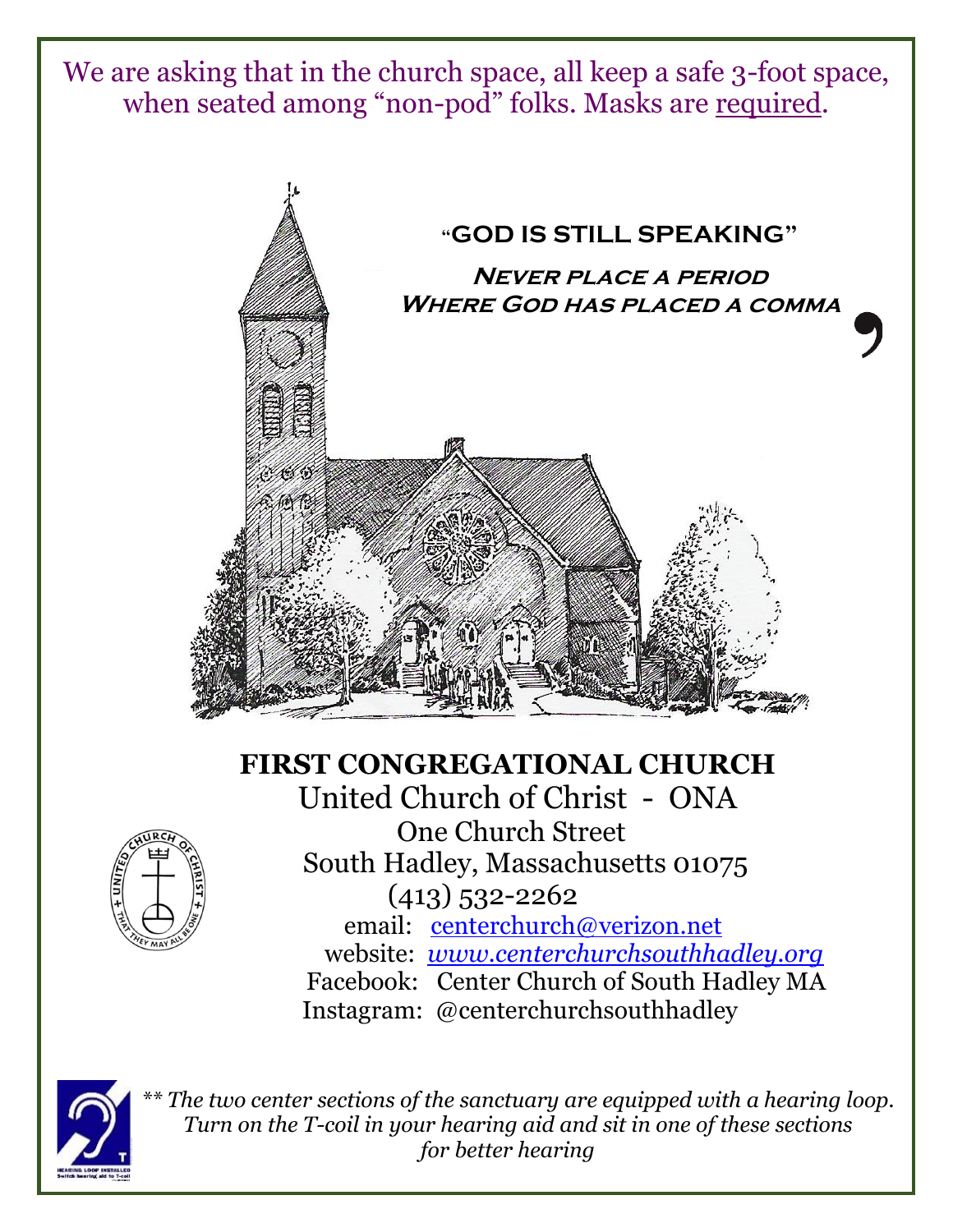# **June 26, 2022**

The Deacons will light a candle of **PEACE** AND **RESILIENCY** FOR UKRAINE at the beginning of each worship service.

| <b>PRELUDE</b> |
|----------------|
|----------------|

*Andante Gruzioso* **arr. E. Lorenz** *Sunday Morning* E. Broughton  *My Lord and God* J. Southbridge

#### **INTROIT**

### **WELCOME AND ANNOUNCEMENTS**

## **PASSING OF THE PEACE**

## **CALL TO WORSHIP**

- L: Loving and gracious God, in the name of Christ we gather before you.
- **P: We ask that your Spirit fill us and make this a holy time that pleases you.**
- L: Bless and strengthen our faith as we walk the paths to which you have called us.
- **P: Breathe on us today, that we may be filled with your Spirit, and led by your living Word, Jesus Christ. Amen.**

**\*HYMN** *Breathe on Me, Breath of God*black #292

## **JOYS AND CONCERNS OF THE PEOPLE**

#### **MORNING PRAYERS Pastoral Prayer Silence Lord's Prayer (debts)**

*Our Father, who art in heaven, hallowed be your name. Your Kingdom come; your will be done on earth as it is in heaven. Give us this day our daily bread; and forgive us our debts, as we forgive our debtors. And lead us not into temptation, but deliver us from evil. For yours is the kingdom, and the power, and the glory, forever. Amen* **Congregational Response** # 769  *Hear our prayer, O God, Hear our prayer, O God; Incline your ear to us, and grant us your peace.*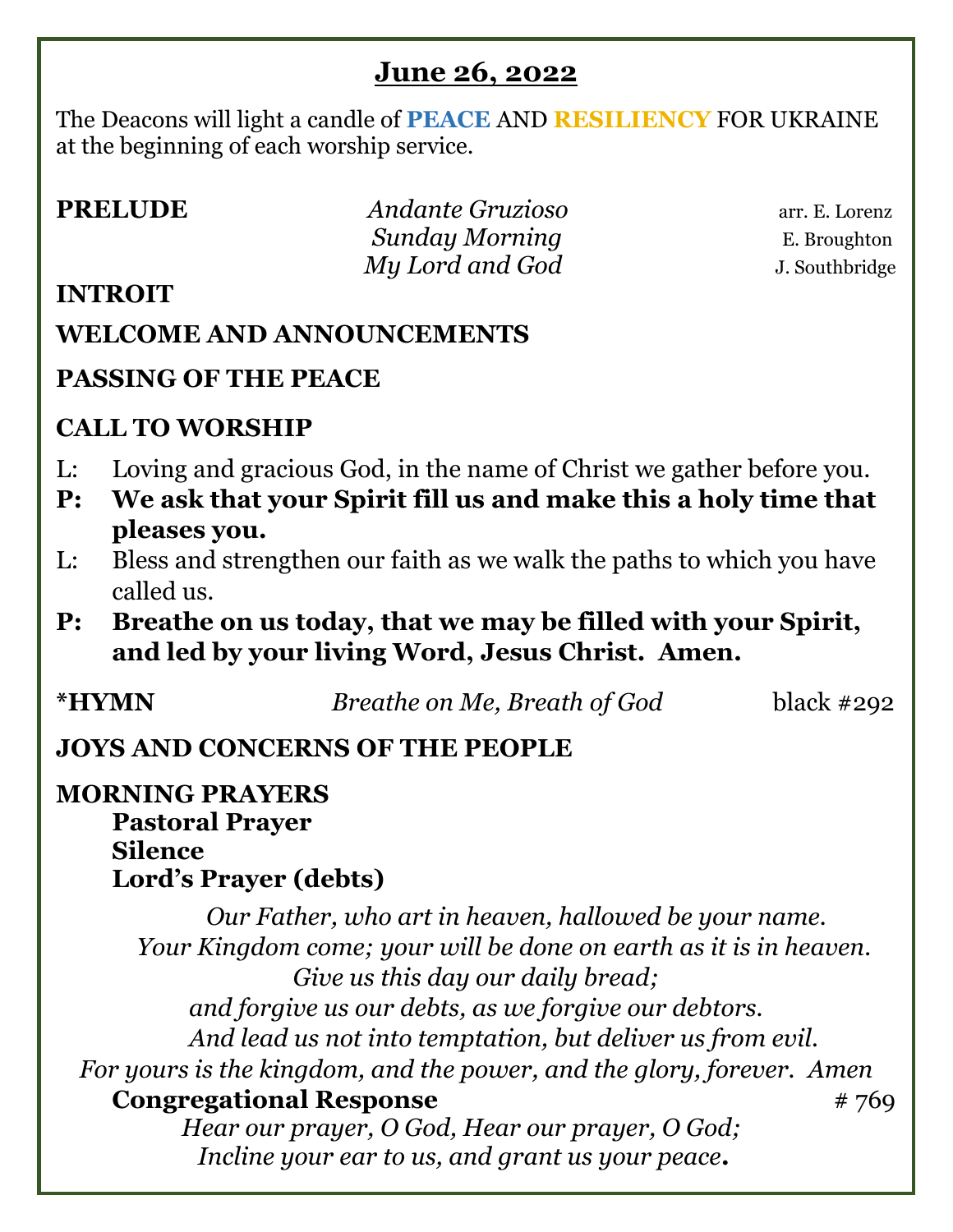#### **READING FROM THE SCRIPTURES** 1 Samuel 25:24b-33,35

# *Abigail to David***:**

"Pardon your servant, my lord, and let me speak to you; hear what your servant has to say. <sup>25</sup> Please pay no attention, my lord, to that wicked man Nabal. He is just like his name—his name means Fool, and folly goes with him. And as for me, your servant, I did not see the men my lord sent. <sup>26</sup> And now, my lord, as surely as the LORD your God lives and as you live, since the LORD has kept you from bloodshed and from avenging yourself with your own hands, may your enemies and all who are intent on harming my lord be like Nabal. 27And let this gift, which your servant has brought to my lord, be given to the men who follow you.

<sup>28</sup> "Please forgive your servant's presumption. The LORD your God will certainly make a lasting dynasty for my lord, because you fight the LORD's battles, and no wrongdoing will be found in you as long as you live. 29Even though someone is pursuing you to take your life, the life of my lord will be bound securely in the bundle of the living by the LORD your God, but the lives of your enemies he will hurl away as from the pocket of a sling. 30When the LORD has fulfilled for my lord every good thing he promised concerning him and has appointed him ruler over Israel, <sup>31</sup> my lord will not have on his conscience the staggering burden of needless bloodshed or of having avenged himself. And when the LORD your God has brought my lord success, remember your servant."

# *David to Abigail:*

"Praise be to the LORD, the God of Israel, who has sent you today to meet me. <sup>33</sup> May you be blessed for your good judgment and for keeping me from bloodshed this day and from avenging myself with my own hands. <sup>34</sup> Otherwise, as surely as the LORD, the God of Israel, lives, who has kept me from harming you, if you had not come quickly to meet me, not one male belonging to Nabal would have been left alive by daybreak. Go home in peace. I have heard your words and granted your request."

#### **SERMON A MEETING OF THE MINDS**

**OFFERING Invitation** 

**Offertory** *For the Healing of the Nations* F. Kaan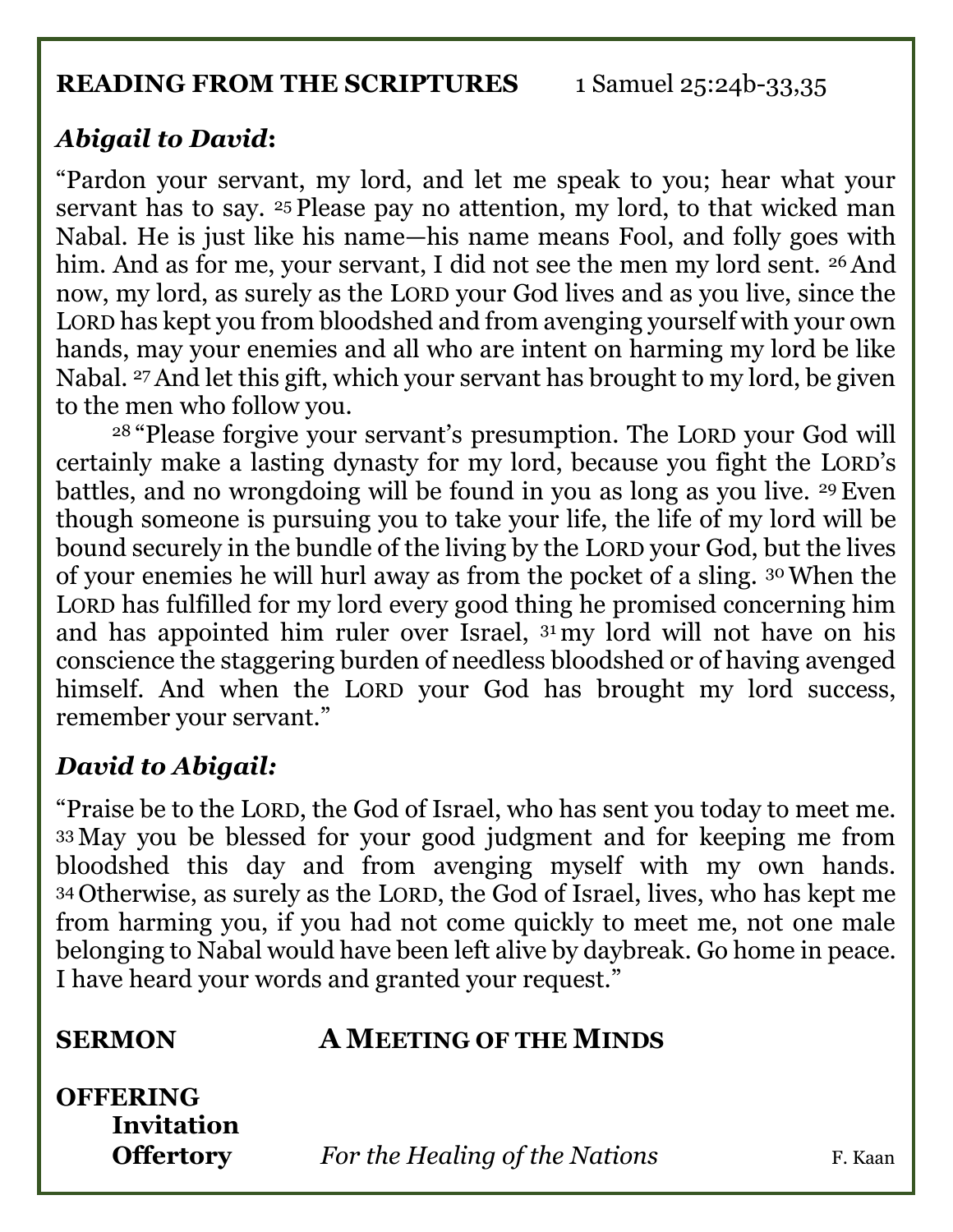#### **\*Doxology**

*Praise God from whom all blessings flow, Praise Christ the Word in flesh born low, Praise Holy Spirit evermore, One God triune whom we adore. Amen*

**Prayer of Dedication (Unison)**

 **O God, with this offering we affirm your vision of a new earth, where peace is practiced and enemies are reconciled. We affirm the voice you have given each of us and with it, the power to speak up and act. We affirm our belief that your love can change us and change the world. Amen.** 

**\*HYMN** *Jesus, Savior, Pilot Me* black #441

**\*BENEDICTION**

**\*BENEDICTION RESPONSE** *Threefold Amen*

**POSTLUDE** *Praise Him with Trumpets* R. Blake *We invite you to remain quietly and celebrate the conclusion of worship in the postlude.*

*\*Please stand if you are comfortable.*



*We hope that you find your worship experience meaningful. If you are new to the community, we invite you to make this your church home.*

# **In our Service Today**

**Organist/Music Director:** Cynthia J. Morrell

**Preacher:** Rev. Susan Grant Rosen **Scripture Readers:** Anita Sarro and Randy Purinton **Soloist:** Randy Purinton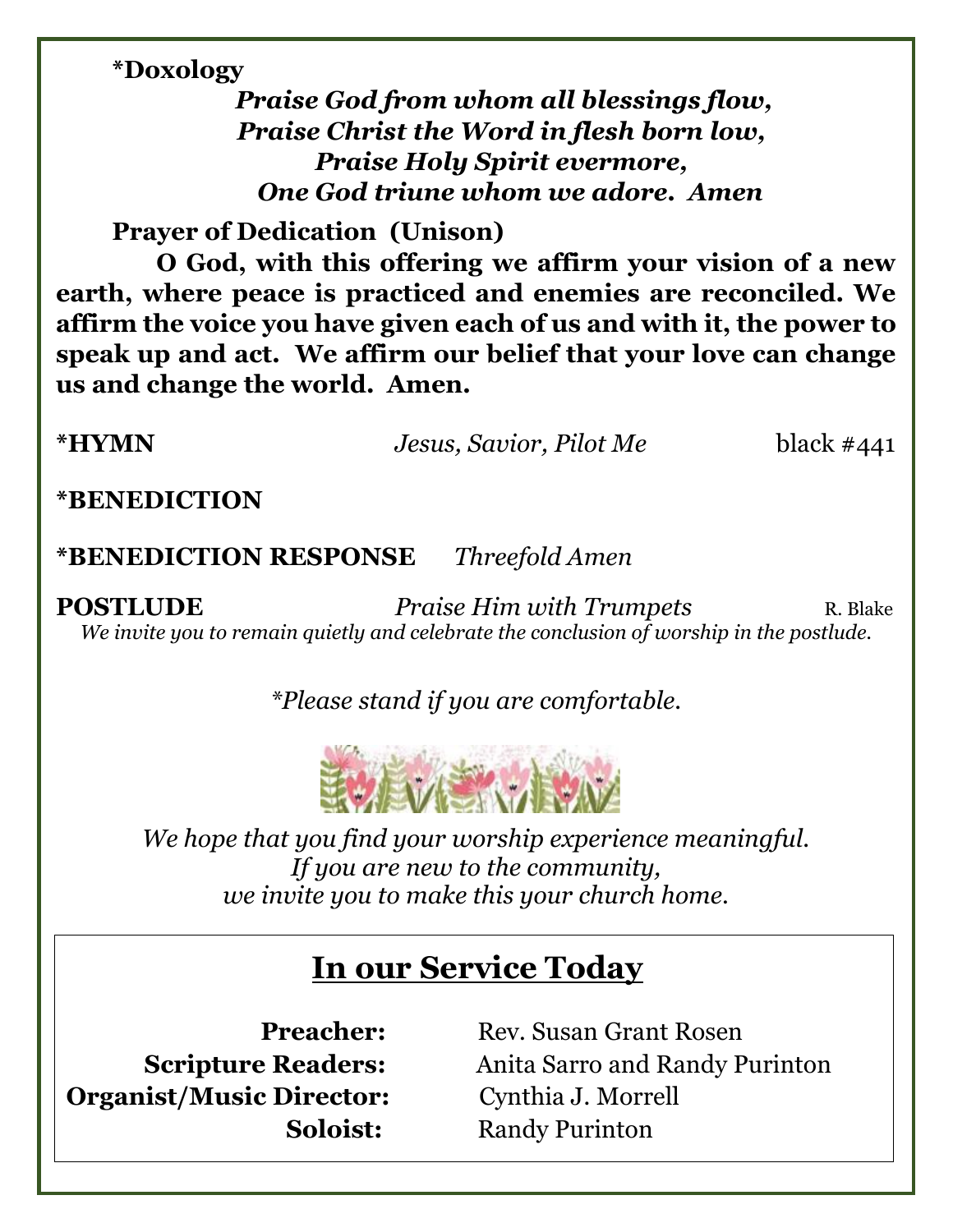# **PLEASE KEEP THE FOLLOWING PEOPLE IN YOUR PRAYERS**

#### *Continual:*

Emily Bangs-Orsini Mission Care Holyoke Luke Bradley (lifelong battle with cancer) Loxley Coffin, granddaughter of

Karol and Art

/ Joan Duffy Muriel Graham

Tom Hazen

Audrey Heinrichs





Eunice Howes, for stabilization of vision

Phyllis and Jean Lacoste

Fay Paquette

Anna Sibley

Art Stanley

Those struggling with addiction

*We keep our Member-in-Discernment, Emily Carle, in our prayers, in her seminary studies at Louisville Seminary*

**If you have submitted one of these requests for prayer, please let us know when it is time to remove someone's name from the list.**

#### *Situational:*

Peg Dumbaugh, after a fall Audrey Heaphy's brother-in- law, Bob Brandt Cathy Irish, following successful surgery Jim K, with stomach cancer Kay Pryor, with cancer, family friend of Karen and Estelle Anderson Don Sibley Alina Sokop Nikki Wolf, Linda's granddaughter Lisa Wray's husband, Kevin

*The victims and their families, of the mass shootings in Texas and Buffalo*

*All those in Ukraine, and those who have fled for safety.*

*All those affected by the Coronavirus*

*Those serving in the military, including JB Pontes*

# **DATES FOR TAG SALE DONATIONS DROP-OFF After church each Sunday during June and August**

**PLUS**



**Wednesdays 9am – noon Wednesdays 9am – noon Wednesdays 9am – noon June 1, 15 and 29 July 13, and 27 August 10, 17 and 31**

**Saturday June 4 1 - 4pm Saturday July 9 1 - 4pm Saturday Aug. 13 1-4pm**



More dates will be announced as we get closer to the event.

**SOME DATES HAVE BEEN CORRECTED FROM EARLIER PUBLICATIONS**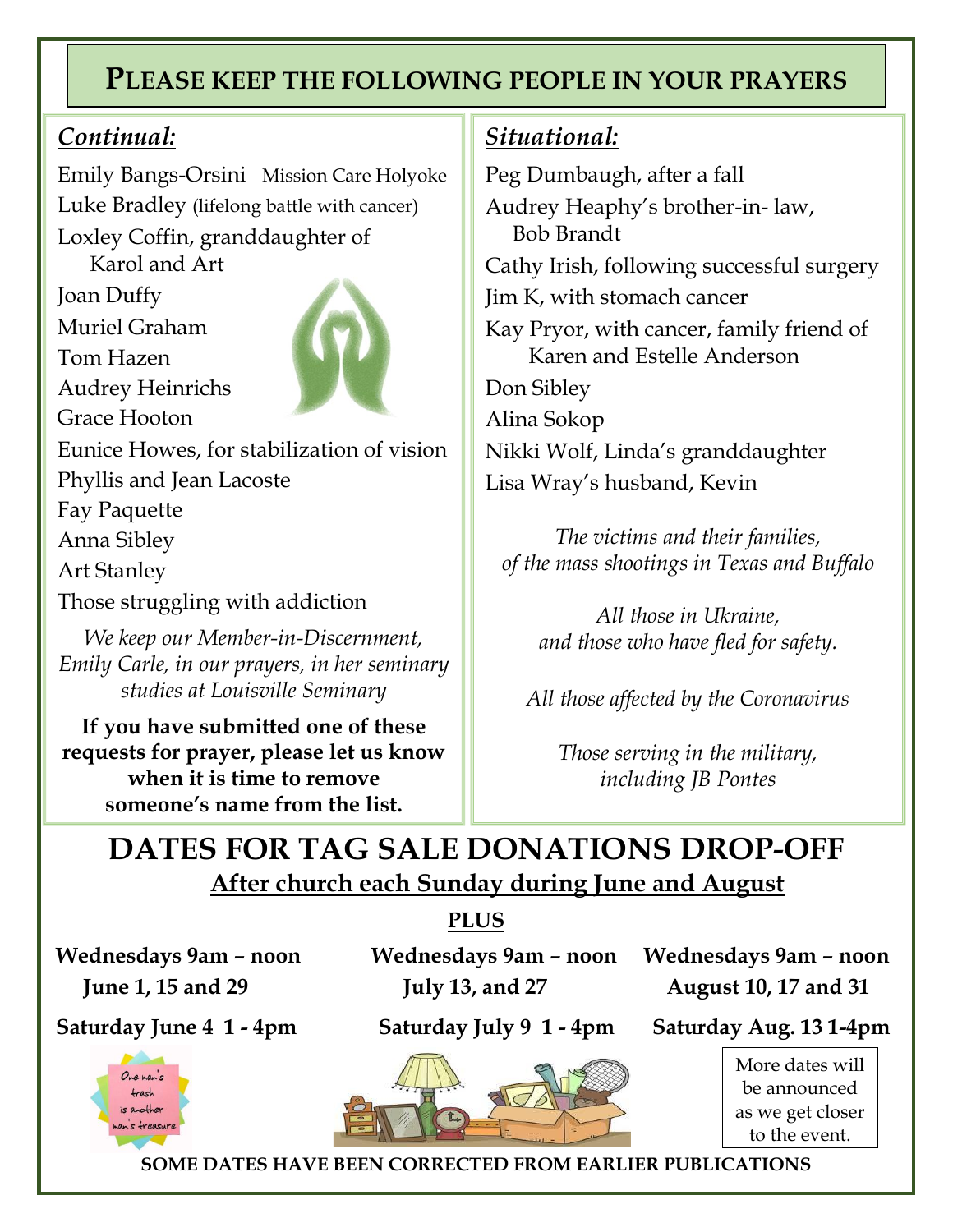# **Center Church Announcements**

**Vigils for Racial Justice**: All who support racial justice are invited to stand with us along College Street on the first Saturday morning of the month (July 2<sup>nd</sup> and August 6<sup>th</sup>) from 10 - 10:30am. Please bring your own sign, flag, etc., masks optional, and be prepared to stand at least six feet from anyone not in your group.



Do you shop at Marshalls, The Christmas Tree Shop – or order from Amazon? Well the next time you have something wrapped up so it won't break, **save that wrapping for the Activities Team** to use when wrapping items from the Tag Sale. Newspaper can make for dirty items and dirty hands – so clean wrapping paper is much better. Please tuck it away and when you have a small pile drop it off at the church – or include it with your donating items. Thanks so Much!!

# **COMING SOON TO CENTER CHURCH CHAPEL** *VOICES OF RESILIENCE, THE INTERSECTION OF WOMEN ON THE MOVE*



# **SEPTEMBER 18 – OCTOBER 16, 2022** MEN ON THE MOVE **OPENING EVENT: SUNDAY, SEPTEMBER 18, 2 PM**

Learn more about the exhibit and how you can help make this unique event a memorable one for our church and for the community at **<https://centerchurchsouthhadley.org/voices>**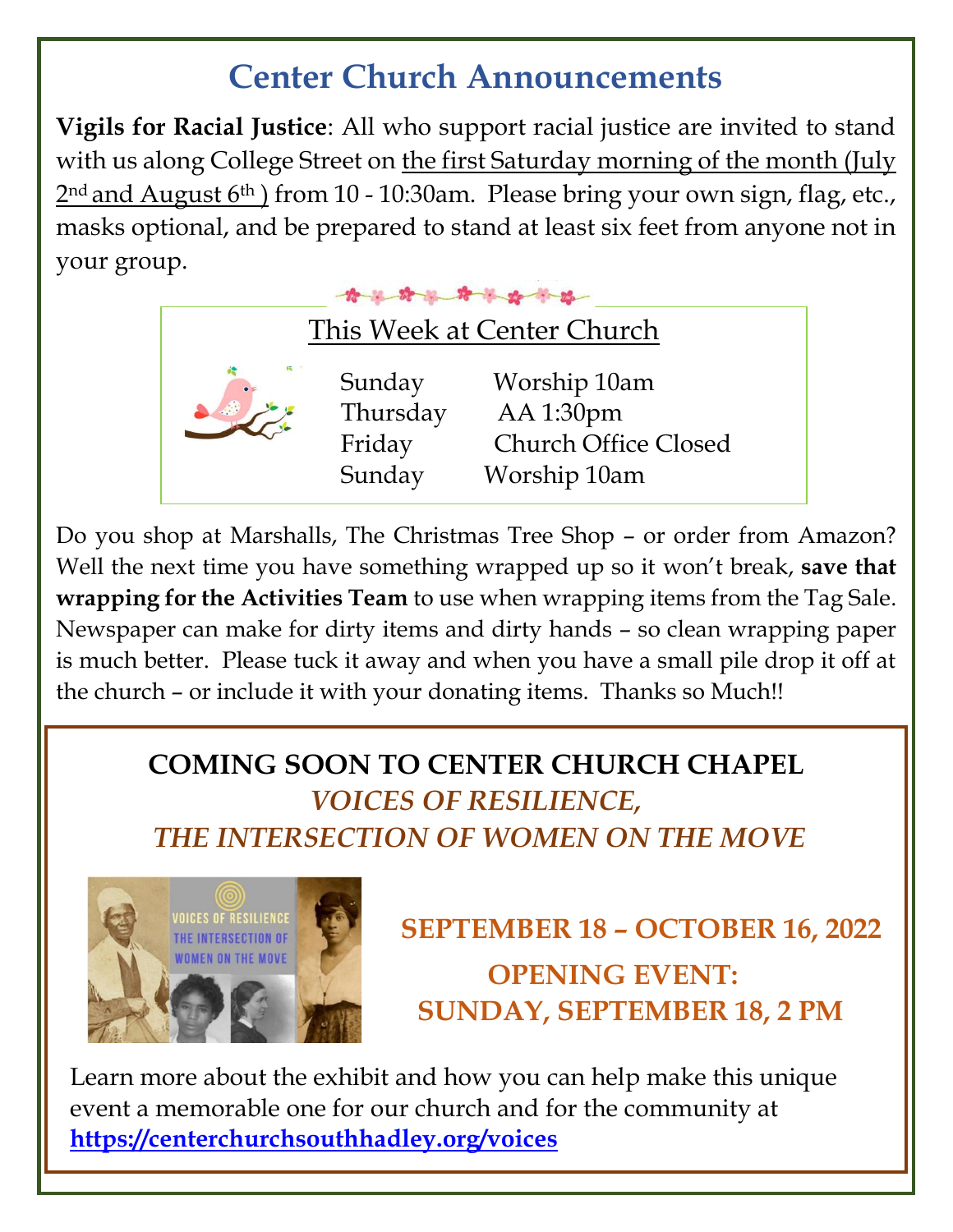